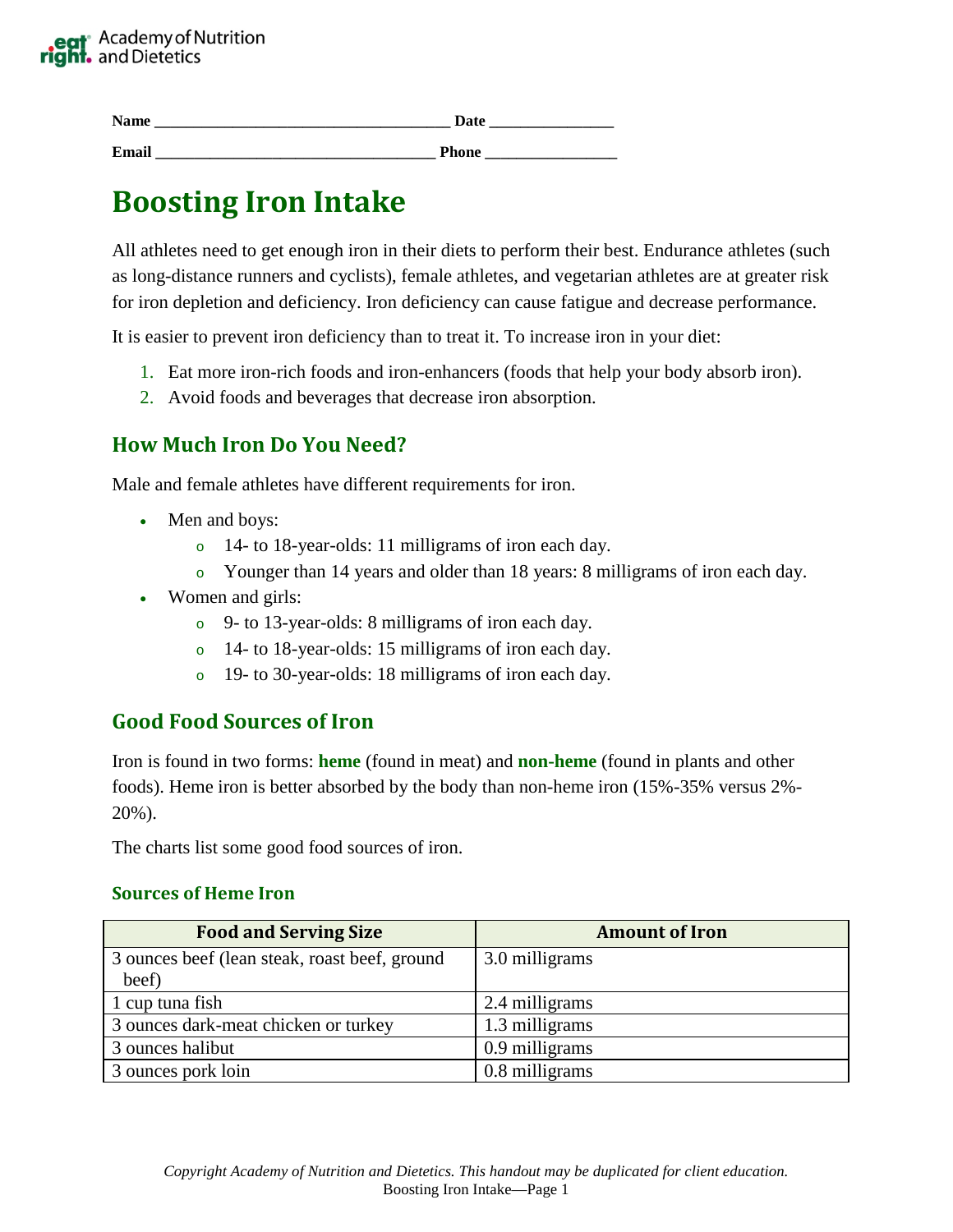### **Sources of Non-Heme Iron**

| <b>Food and Serving Size</b>                      | <b>Amount of Iron</b> |
|---------------------------------------------------|-----------------------|
| 1 cup cereal (amount depends on brand, so         | 2-16 milligrams       |
| read the Nutrition Facts panel to see how         |                       |
| much iron is in your favorite cereal)             |                       |
| 1 cup instant oatmeal (if iron is added; read the | 10 milligrams         |
| label)                                            |                       |
| 1 cup lentils                                     | 6.5 milligrams        |
| 1 cup cooked fresh spinach                        | 6.4 milligrams        |
| 1 cup black beans                                 | 4.5 milligrams        |
| 1 cup kidney beans                                | 3.0 milligrams        |
| $\frac{1}{2}$ cup raisins                         | 1.6 milligrams        |
| Black bean vegetable burger                       | 1.5 milligrams        |

# **Tips to Help Your Body Absorb Iron**

Your body does not absorb iron from plants as easily as iron from meat. Follow these tips to boost the amount of iron you absorb from plant foods.

- Include a glass of orange juice or a vitamin C–rich fruit or vegetable (orange, grapefruit, strawberries, tomato juice, or V-8 juice) when you eat cereal.
- Add salsa, tomatoes, or red or green peppers to bean burritos to help absorb the iron in the beans.
- Include a small amount of meat with iron-rich vegetables and grains (stir-fry with small amounts of lean beef, brown rice, or enriched white rice and vegetables).
- Add fermented foods, such as sauerkraut and miso, to other iron-rich foods.
- Cook foods in a cast iron skillet.

## **Food and Beverages That Decrease Iron Absorption**

- Avoid coffee or tea with meals. The compounds in coffee and tea block iron absorption. Enjoy coffee or tea between meals.
- Avoid high-fiber bran cereals while treating iron deficiency. Bran cereals are high in compounds called phytates, which decrease iron absorption.

## **What Should You Know About Iron Supplements?**

- Never take iron supplements without knowing your iron levels and without a recommendation from a health care provider. Getting too much iron could have negative health consequences.
- Take an iron supplement **as directed** by your health care provider. It can cause an upset stomach if taken incorrectly.